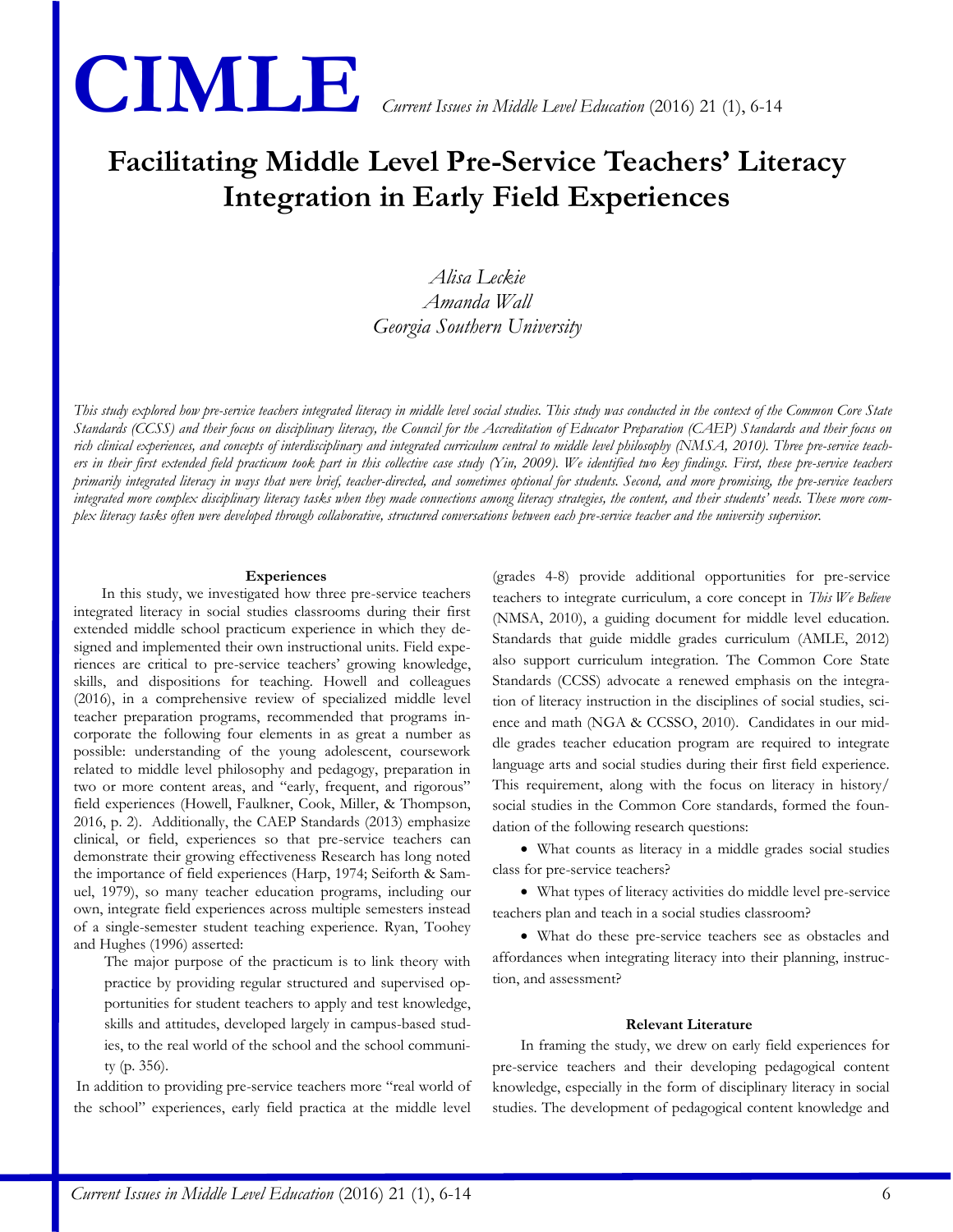an understanding of disciplinary literacy relate to this study because of the nature of our program, in that it requires pre-service teachers in the second semester of the program to integrate literacy into their social studies instruction. Research on early field experiences inform this study because this field practicum occurs two semesters prior to student teaching, and it is the first opportunity for teacher candidates to design and implement instruction.

#### **Early Field Experiences**

Previous research has described stages of teacher development (Fuller, 1969; Kagan, 1992; Watzke, 2003). These stages consist of the following: stage one, a focus on *self* and noninstructional issues such as classroom management and whether they are liked by students; stage two, a focus on *task* and the enhancement of teaching skills; and stage three, a focus on *impact* or the effect of their efforts on student learning. These stages hold true for both pre-service and novice teachers, which indicates that they are context-dependent. Pre-service teachers move through these three stages as they progress through their teacher preparation program, particularly those programs that include high levels of field experiences. According to this model of teacher development, pre-service teachers in their early field experiences typically have stage one concerns related to classroom management and how students perceive them. Over time, their focus grows to encompass instructional tasks and their impact as teachers.

This stage theory relates to the design of teacher education programs that include early, multiple, and varied field experiences. Instead of relying on the single student teaching semester, programs that provide pre-service teachers with additional practical classroom experiences can "produce better teachers in hopes of improving education for children" (Seiforth & Samuel, 1979, p. 10) and increase relevance of university methods courses (Harp, 1974). Recent research has looked at field experiences that focus on connecting theory to practice in math classrooms (Cross & Bayazit, 2014), the role of context in field placement success (Cooper & Nesmith, 2013), and observations of experienced teachers (Jenkins, 2014). Schmidt (2010) examined the following types of practicum experiences in music education: peer-teaching, early field experiences, student teaching, and self-arranged teaching experiences. In regards to early field experiences, Schmidt found that quality experiences were created when there was alignment between methods coursework and the practicum placement. Additionally, she found that when teacher candidates possessed some degree of autonomy for instructional planning and delivery, they perceived field experiences as more worthwhile and relevant. In contrast, pre-service teachers did not perceive early field experiences that consisted primarily of observations to be as meaningful.

The design of our middle grades teacher education program similarly focuses on linking university course work and field experiences by the structure of courses and the nature of assignments within the course. Researchers such as Zeichner (2010) have noted a perennial lack of connection between coursework and field experiences in teacher education programs. Our program's intentional alignment of coursework and field experiences is designed to work against this disconnect and to close the gap between theory and practice. As university supervisors, we focus on the field experience. While we each aim to work in a triad comprised of the pre-service teachers, cooperating teacher, and university supervisor, this study focused on the relation between university supervisors and the pre-service teachers with whom we worked. As supervisors, we explored different approaches to supervision. Gebhard (1984) offered five models for supervision: a) a *directive* approach with the university supervisor in the position of control; b) an *alternative* supervision within which the university supervisor offers different choices; c) a *collaborative* model with the university supervisor and pre-service teacher working closely together; d) *non -directive* supervision, when the university supervisor primarily acts as a sounding board for the pre-service teacher; and e) a *creative* approach that is adapted to the needs of each supervisory context. Similarly, Glickman and colleagues (2014) described various models of supervision, including a collaborative model that includes behaviors related to, among other things, clarifying concerns, reflecting on them, problem solving to find an acceptable solution, and reflecting on plans. These models, especially the directive and collaborative models, informed our own practice as supervisors as we provided support and guidance for our preservice teachers.

## **Pedagogical Content Knowledge**

Shulman's (1987) concept of pedagogical content knowledge is one perspective that guided this study. Pre-service teachers need to develop general pedagogical knowledge and content knowledge. In addition, they need to develop a knowledge of how to teach particular content or disciplines. Shulman (1987) described how pedagogical content knowledge represents the "blending of content and pedagogy into an understanding of how particular topics, problems, or issues are organized, represented, and adapted to the diverse interests and abilities of learners, and presented for instruction" (p. 8). In the case of pre-service teachers, the development of pedagogical content knowledge can occur in two contexts: in university coursework such as methods courses or in the field experiences in middle level classrooms. Preservice teachers are at the initial stages of identifying and developing the understanding of important concepts and processes in their disciplines. They are also at the beginning stages of developing an understanding of how to teach those concepts and processes. Alignment of conceptual understandings and pedagogical knowledge between university-based coursework and field experiences can support pre-service teachers' development of pedagogical content knowledge. We are interested in the ways that preservice teachers develop and apply pedagogical content knowledge especially in relation to their integration of literacy in Social Studies.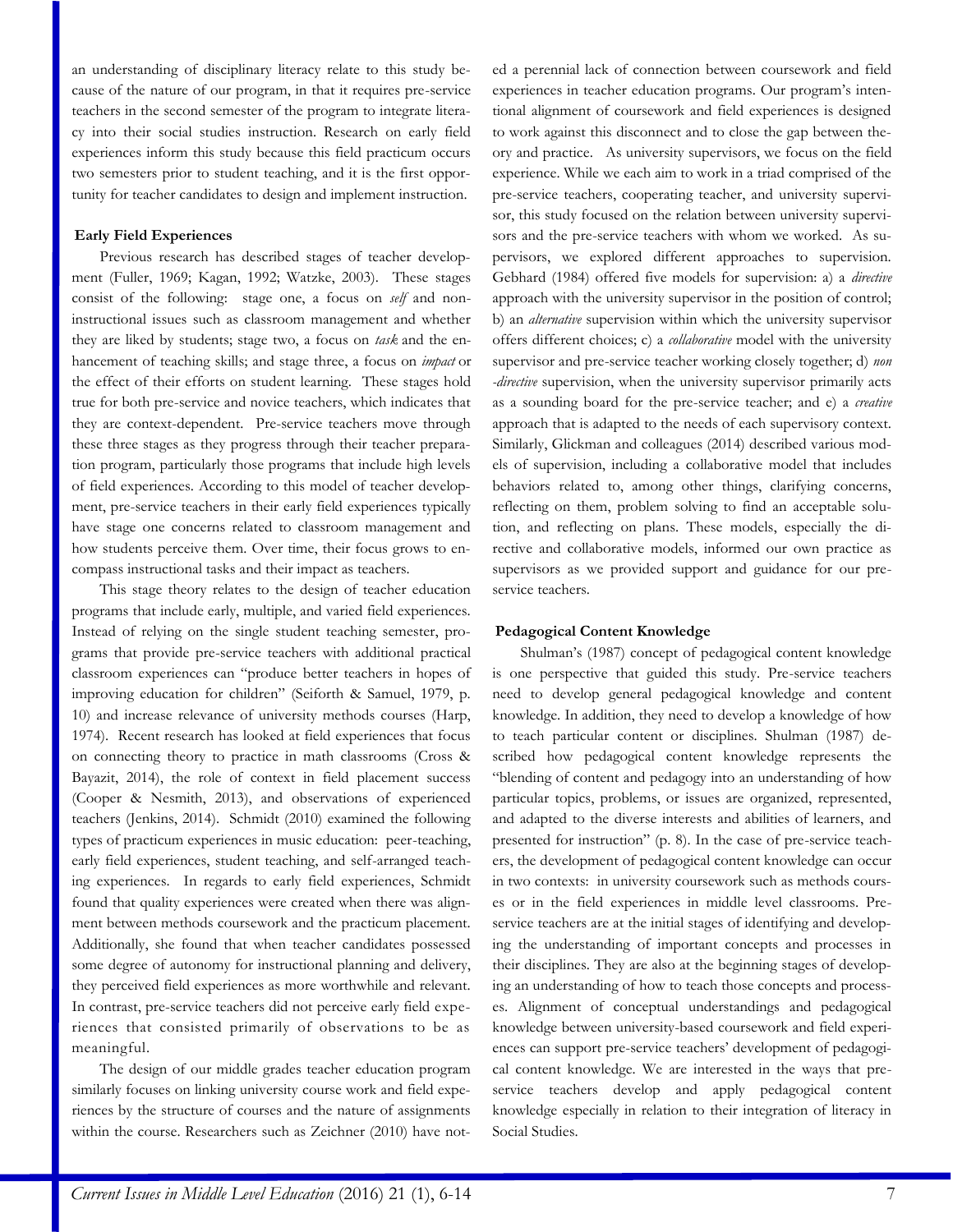#### **Literacy in Middle Level Social Studies**

The pre-service teachers in our study are developing their pedagogical knowledge, content knowledge, and pedagogical content knowledge during a semester when they take methods courses in language arts and social studies and do an associated field experience. This practicum is their first experience planning and teaching an instructional unit in a middle level classroom. The Association for Middle Level Education (AMLE) advocates for middle level curriculum that is challenging, exploratory, integrative, and relevant (NMSA, 2010). Our program thus encourages pre-service teachers to engage in integrated curriculum that blends content areas, sometimes blurring distinctions between them (Beane, 1997). In this context, pre-service teachers draw on both language arts concepts and social studies concepts as they plan their instructional units. Those pre-service teachers placed in social studies classrooms need to have an understanding of general literacy as well as disciplinary literacy more specialized to social studies.

A disciplinary literacy approach includes an understanding of how knowledge is constructed in the discipline in addition to skills needed to access the knowledge of that discipline (Moje, 2008). In the case of social studies there is an emerging body of research that attempts to describe what it means to read and write like a historian (Martin & Wineburg, 2008; Reisman, 2012; Shanahan & Shanahan, 2008). For example, Martin and Wineburg (2008) posit that processes such as sourcing, contextualizing, and "reading the silences" are common reading practices of historians. Accordingly, a disciplinary literacy approach to Social Studies involves teaching students these discipline-specific processes, so they may be better prepared to engage in these inquiry practices in high school, college, and perhaps a future career.

There is an established research base focused on engagement with and comprehension of informational texts in elementary and middle level social studies classrooms based on general literacy strategies such as questioning (Beck, McKeown, Sandora, Kucan, & Worthy, 1996) or text-based discussions (Vaughn et.al, 2013). While general literacy strategies are useful, content-specific strategies also become important. Shanahan and Shanahan (2008) use the concept of literacy progression to explain the differing literacy demands across grade levels using a disciplinary approach. They argue that students, as they progress through the grade levels, need to move beyond generic strategies that have utility across content areas and move into literacy skills that are specialized according to disciplines such as social studies, science and math. According to their progression, students in the upper elementary and middle school levels should be utilizing generic literacy strategies. In middle school and high school, students should be learning more sophisticated but less generalizable literacy skills that are specific to disciplines such as chemistry or history. This literacy progression does make sense – reading a section from an organic chemistry textbook requires different processes and has different purposes than reading a Shakespearean sonnet. Although a disciplinary literacy progression is helpful in thinking about continued literacy development across grade levels, a potential challenge arises at the middle level. According to Shanahan and Shanahan (2008), middle school teachers should be modeling and incorporating *both* intermediate literacy strategies and discipline-specific strategies. distinguish between generalizable literacy and disciplinary literacy, with the latter being the kinds of practices experts in the field use; when students learn and practice disciplinary literacy practices, they are engaged in "in exploring content in the way that insiders would" (Shanahan & Shanahan, 2015, p. 12). Literacy strategies are the concern of *all* middle school teachers, not only teachers of language arts (Tovani, 2004), but the types of literacy begin to vary more by content area. As one example, students' vocabulary needs become more extensive and more disciplinespecific as students progress through school. A three-tier model of vocabulary includes general Tier One words, Tier Two words like *contradict* or *precede* that appear across disciplines, and Tier Three words limited to specific topics (Beck, McKeown, & Kucan, 2013).

While there are critiques of the Common Core State Standards such as Karp (2014), the standards do offer guidance on how to transition teaching and learning from a focus on general reading strategies to discipline-specific reading strategies. Beginning in the sixth grade, the Common Core State Standards (CCSS) for English Language Arts includes literacy standards in the discipline of history/social studies that "work in tandem to define college and career readiness expectations—the former providing the broad standards, the latter providing additional specificity" (NGA & CCSSO, 2010). The middle level literacy in history/social studies standards begin to describe discipline-specific ways of reading and producing texts while also continuing to emphasize intermediate literacy strategies (Shanahan & Shanahan, 2008) that have benefits across different disciplines and in an integrated curriculum context. Table 1 shows how the ten standards in the reading strand of the CCSS literacy in history/social studies align with intermediate reading strategies and discipline-specific reading strategies. It also identifies those standards "at the crossroads" of intermediate and discipline-specific reading strategies that integrate curriculum. See Table 1, pg. 9.

Standards 3, 4, 5, 8, and 10 can be considered intermediate literacy practices because of their applicability to disciplines other than social studies. Standards 1, 2, 6 and 7, by contrast, include processes and texts that are more germane to the disciplines of history and social studies. The inclusion of primary source documents, for example, is unique to social studies. These standards are "at the crossroads" because they include texts that are specific to Social Studies while emphasizing general literacy strategies. Standard 9 is the only standard that clearly indicates processes related to reading like a historian (Shanahan & Shanahan, 2008). Through the analysis of multiple texts on a topic, students can engage in the processes of contextualizing and sourcing, for example. This categorization is a helpful tool for showing preservice teachers how different literacy tasks can be general or specific to a discipline like Social Studies.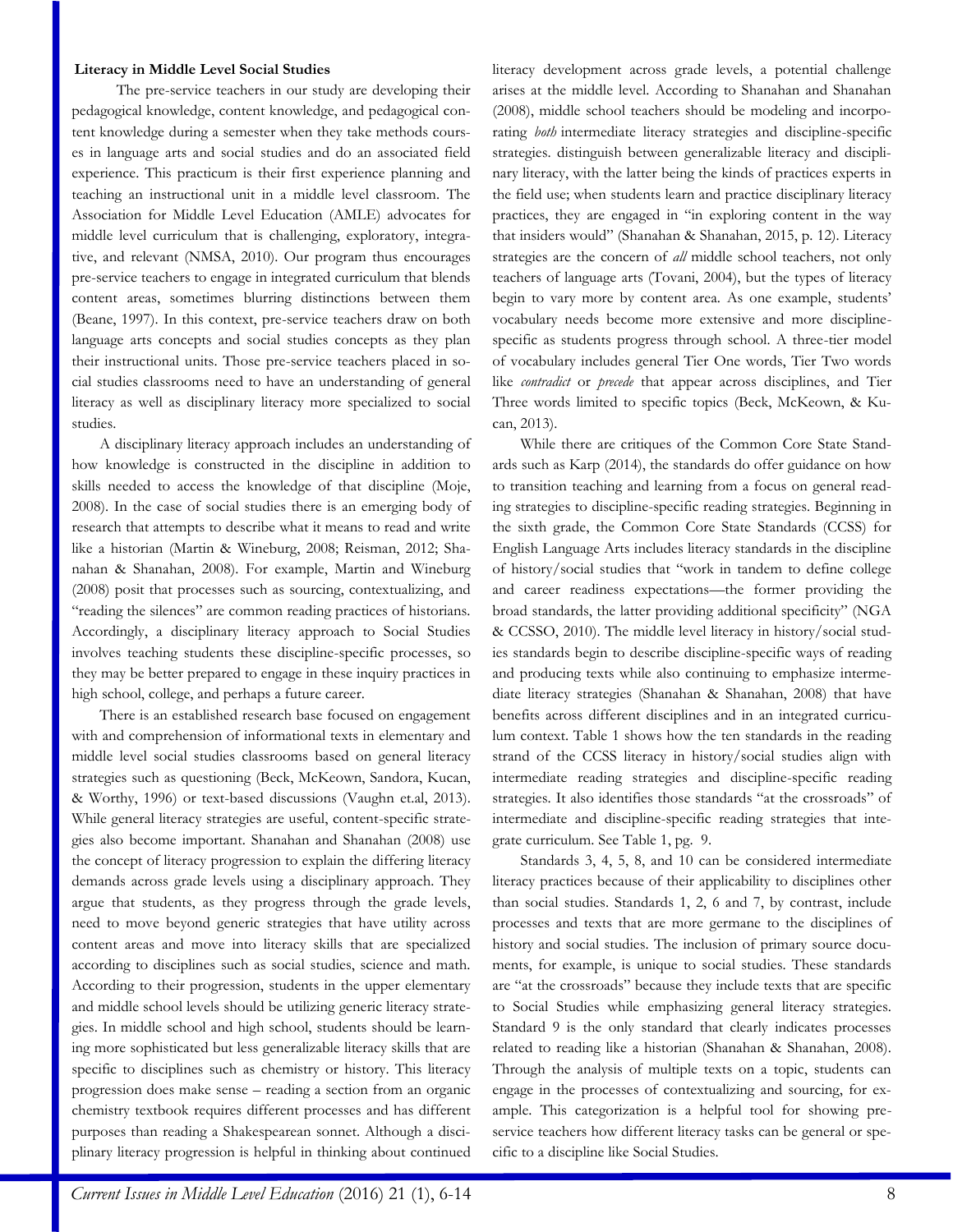#### **Table 1**

*Alignment of Shanahan and Shanahan' (2008) Literacy Progression and CCSS in Literacy in History and Social Studies* 

| <b>Intermediate Reading Strategies</b>                                                                                                                                   | At the Crossroads - Curriculum<br>Integration                                                                                                                                            | <b>Discipline Specific Reading Strategies</b>                                                      |
|--------------------------------------------------------------------------------------------------------------------------------------------------------------------------|------------------------------------------------------------------------------------------------------------------------------------------------------------------------------------------|----------------------------------------------------------------------------------------------------|
|                                                                                                                                                                          | RH.6-8.1 - Cite specific textual evi-<br>dence to support analysis of primary<br>and secondary sources.                                                                                  |                                                                                                    |
|                                                                                                                                                                          | RH.6-8.2 - Determine the central<br>ideas or information of a primary or<br>secondary source; provide an accurate<br>summary of the source distinct from<br>prior knowledge or opinions. |                                                                                                    |
| RH.6-8.3 - Identify key steps in a text's<br>description of a process related to histo-<br>ry/social studies                                                             |                                                                                                                                                                                          |                                                                                                    |
| RH.6-8.4 - Determine the meaning of<br>words and phrases as they are used in a<br>text, including vocabulary specific to do-<br>mains related to history/social studies. |                                                                                                                                                                                          |                                                                                                    |
| RH.6-8.5 - Describe how a text presents<br>information (e.g., sequentially, compara-<br>tively, causally).                                                               |                                                                                                                                                                                          |                                                                                                    |
|                                                                                                                                                                          | RH.6-8.6 - Identify aspects of a text<br>that reveal an author's point of view<br>or purpose (e.g., loaded language,<br>inclusion or avoidance of particular<br>facts).                  |                                                                                                    |
|                                                                                                                                                                          | RH.6-8.7 - Integrate visual information<br>(e.g., in charts, graphs, photographs,<br>videos, or maps) with other infor-<br>mation in print and digital texts.                            |                                                                                                    |
| RH.6-8.8 - Distinguish among fact, opin-<br>ion, and reasoned judgment in a text.                                                                                        |                                                                                                                                                                                          |                                                                                                    |
|                                                                                                                                                                          |                                                                                                                                                                                          | RH.6-8.9 - Analyze the relationship between a<br>primary and secondary source on the same<br>topic |
| RH.6-8.10 - By the end of grade 8, read<br>and comprehend history/social studies<br>texts in the grades 6-8 text complexity<br>band independently and proficiently.      |                                                                                                                                                                                          |                                                                                                    |

**\***italics added

Drawing on the literature related to early field experiences, pedagogical content knowledge, and disciplinary literacy in the context of curriculum integration in middle grades, we designed this exploratory study of ways that pre-service teachers integrated literacy in Social Studies.

## **Methodology**

We used a collective case study design (Yin, 2009) to focus on each pre-service teacher's literacy integration in a middle level social studies class. A case study approach allowed us to explore in depth the processes, thinking, and decisions of each participant. A collective case study allowed us to focus on a particular phenomenon (in this study, how each pre-service teacher integrated literacy in social studies) through individual cases. While case study is not intended to be generalizable (Yin, 2009), we wondered whether issues in individual cases would help us understand general concepts of how pre-service teachers in early field experiences integrated literacy in social studies. We decided to bound the case as each pre-service teacher in the field practicum because this is the context in which we as university supervisors interacted these pre-service teachers; we observed each pre-service teacher weekly over the course of the semester and evaluated them in all aspects of the field practicum including weekly reflections, unit planning components, and classroom teaching.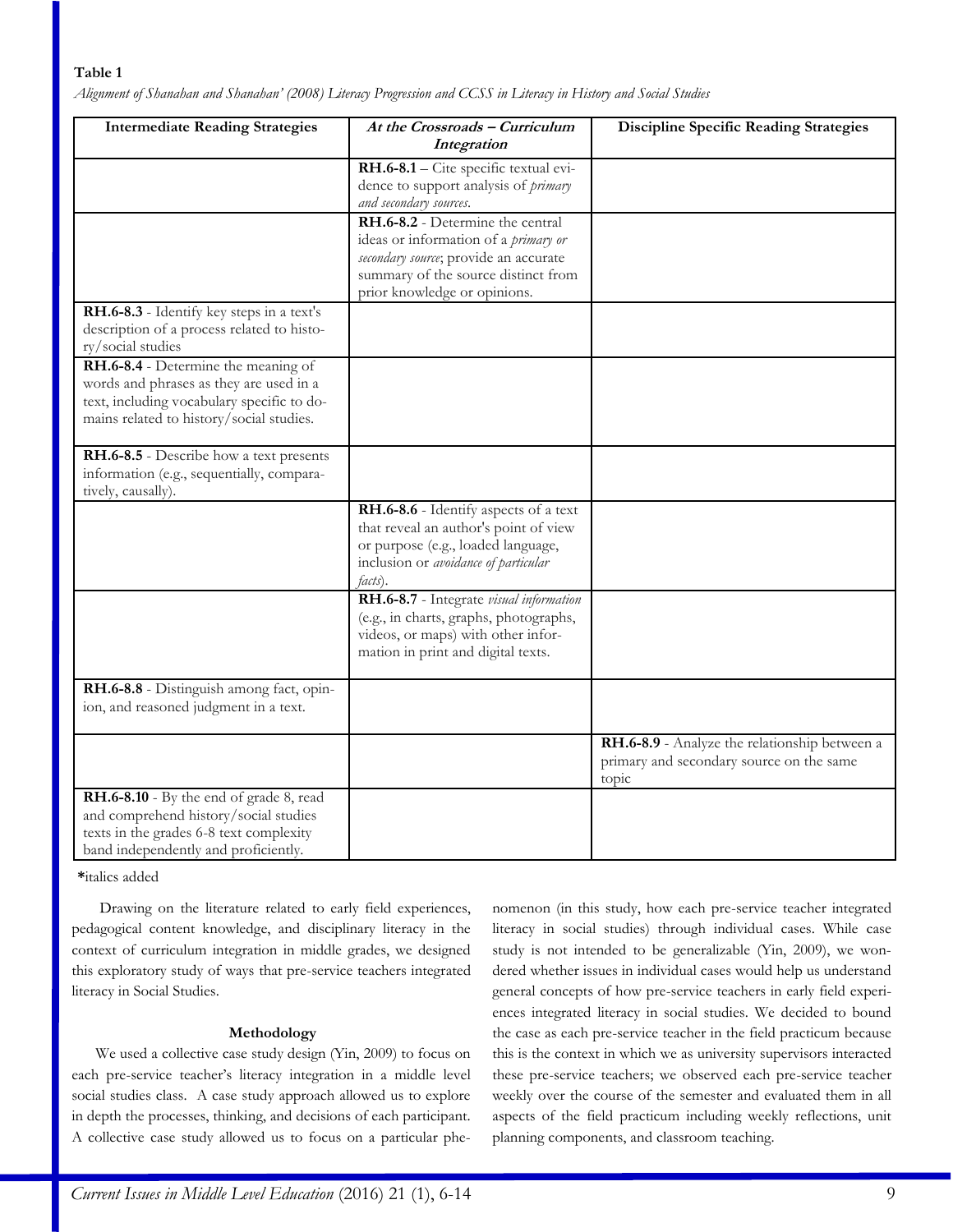#### **Situating the Case**

In light of the importance of curriculum integration in middle grades classrooms, our middle grades teacher education program is structured so that pre-service teachers understand, experience, and create possibilities for curriculum integration from their earliest field experiences. In particular, pre-service teachers take language arts methods and social studies methods concurrently. During the same semester, each is placed in a language arts or social studies classroom. In this way, pre-service teachers are able to connect their on-campus coursework with their field experience. During this semester, each pre-service teacher designs and teaches a 5-6 day unit on a topic assigned by the classroom teacher. Preservice teachers who are placed in social studies classrooms are required to integrate literacy into their units, and those candidates placed in language arts classrooms are required to integrate social studies concepts into their units. The assignments for the field practicum prompt pre-service teachers to incorporate literacy activities in their social studies instruction in several ways. This semester is the pre-service teachers' first extended field placement that requires them to design and teach a unit; although they have had field placements in two previous semesters, this is their first sustained teaching experience. Additionally, all middle grades preservice teachers take these two methods courses and complete the related practicum even if they have chosen content concentrations other than language arts and/or social studies. Participants were three undergraduate pre-service teachers with field placements in middle school social studies classes. They were invited to participate in the study based on two criteria: (1) each was placed in a social studies classroom and (2) one of the authors was the university supervisors for each pre-service teacher. Two of our participants had field placements at Jefferson Middle School (all names are pseudonyms) and the other was at Washington Middle School. Both middle schools include grades 6-8, and each is in a rural area of the Southeastern United States.

Each pre-service teacher was a traditional undergraduate. Lois was placed in a 6<sup>th</sup> grade social studies classroom at Washington. Barbara was placed in a 7th grade social studies classroom at Jefferson; Joy was also placed at Jefferson in an 8th grade social studies classroom. Joy planned to teach either a math or science, so this field experience, with its emphasis on social studies and language arts, presented extra challenges for her in terms of content knowledge.

#### **Data Collection and Analysis**

Sources of data included assignments and tasks required of all pre-service teachers (not just the three in this study) enrolled in the field-based practicum. For the first eight weeks of the semester, each pre-service teacher submitted a weekly practicum reflection with six guiding questions. While teaching the unit later in the semester, each pre-service teacher wrote a daily reflection on the lesson; after teaching the unit, each pre-service teacher wrote a summative teaching reflection as well. Data sources also included items developed for the social studies units: unit rationales, unit matrices, daily lesson plans (5-6 in number depending on the length of each unit), and instructional materials such as guided notes, PowerPoint or other presentation materials, assessments, and model tasks for students. While we supervised other preservice teachers in language arts classrooms and read all their materials related to the field experience, we analyzed data only for these three pre-service teachers placed in social studies classrooms due to the focus of the study.

Our analysis began through the development of an organizational coding structure (Maxwell, 2005) based on modes of literacy, specifically language relating to reading, writing, speaking and listening tasks and activities designed for middle school students. We decided on these categories, rather than categories such as *sourcing* or *contextualizing* (Martin & Wineburg, 2008) because we wanted to focus on the ways that our pre-service teachers would conceptualize the tasks; in addition, this terminology more closely aligns with language in the CCSS and in program documents that guide the pre-service teachers' units and decisions about content. Because this study focused on pre-service teachers' initial field experience that included teaching, we set a broad structure for understanding literacy tasks. This coding structure became descriptive, or substantive, as it helped us understand different literacy tasks by fracturing the data as part of the analysis (Maxwell, 2005). Prior to independently coding the data, we talked through several documents to solidify our coding system. For example, the phrase, "complete the reflection," taken from a pre-service teacher's planning documents, was categorized as a writing activity even though the word "write" was not explicitly stated. Another pre-service teacher included a guided map activity that was categorized as a form of reading. We then separately coded components of the unit, weekly reflections, and post-teaching reflections. Regular conversations resolved coding inconsistencies. Inductive coding methods and analytical memos (Lincoln & Guba, 1985), largely based on the literacy progression model and the CCSS literacy in history/social studies standards, were utilized.

#### **Findings**

This section outlines two key findings related to our research questions. The first finding describes literacy events pre-service teachers integrated into their units. Overall, we found the literacy tasks to be brief in scope, teacher-directed, and often optional for students. Our second and more promising finding is what we term *facilitated decision-making*. It relates to the role of the university supervisor in supporting pre-service teachers as they develop their craft. We found that when the supervisor suggested structures that were modeled in university courses and helped modify those structures to fit specific teaching contexts, the pre-service teachers were better able to incorporate complex literacy tasks.

#### **Literacy Tasks as Brief, Teacher-Directed, and Optional**

The majority of literacy-based activities and tasks that preservice teachers integrated into their social studies units can be described as brief, teacher-directed, and optional for students.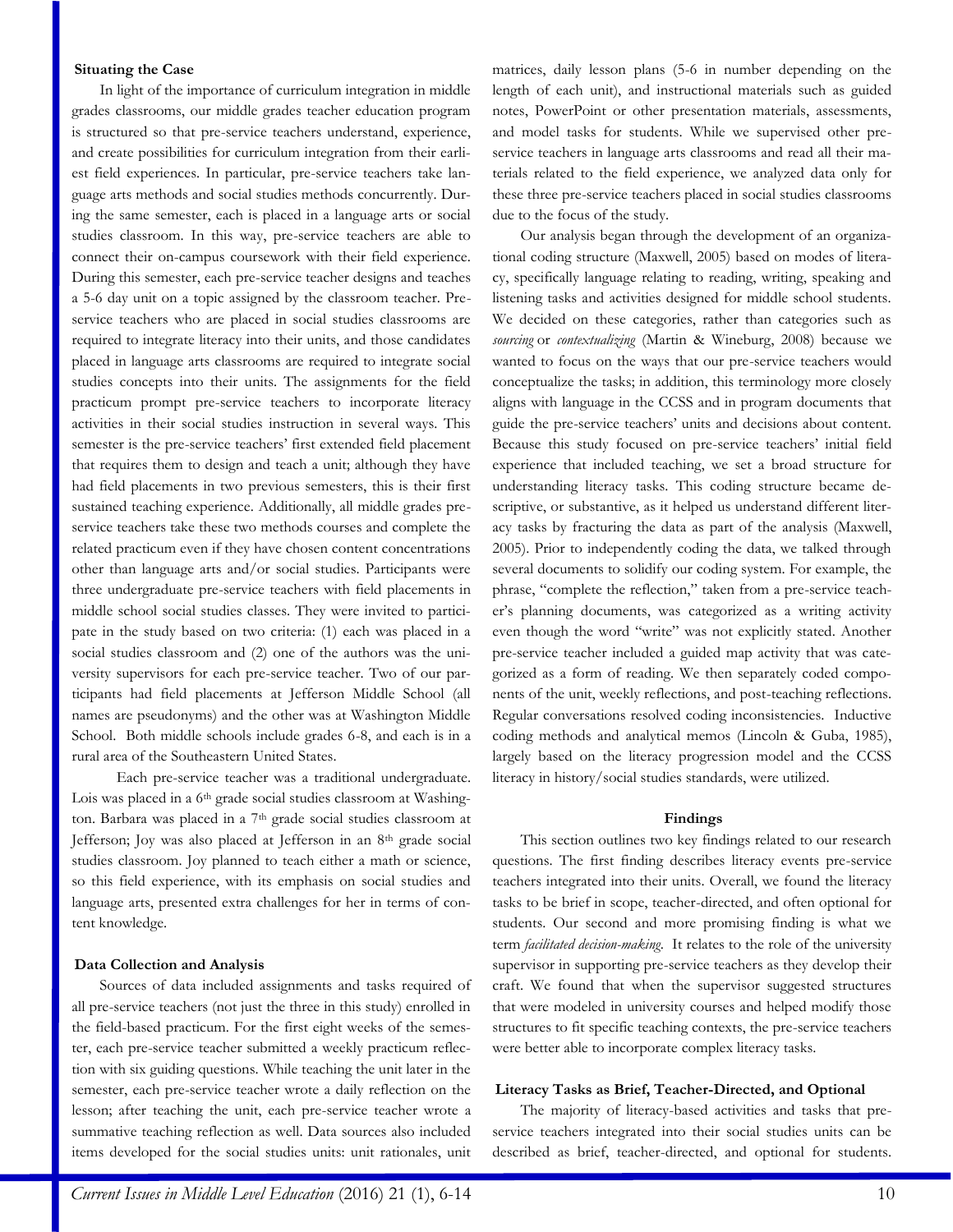Across all pre-service teachers, reading activities consisted of tasks such as reading short passages from a test preparation workbook and answering the questions that followed, reading short informational sheets prepared by the pre-service teacher, or examining maps. There was minimal evidence of teacher candidates explaining why a particular piece of text was important or setting a purpose for reading for middle grades students. Likewise, there was little instruction related to how students should apply comprehension strategies or engage in practices to read like a historian (Shanahan & Shanahan, 2008). Reading and writing tasks were

brief and connected to right or wrong answers. Table 2 illustrates how reading events align with the CCSS literacy in history/social studies and Shanahan and Shanahan's (2008) literacy progression.

The reading tasks in Table 2 align with the CCSS standards that we assert are at the crossroads of Shanahan and Shanahan's (2008) literacy progression because they do integrate primary or secondary sources related to social studies concepts, but emphasize the reading processes associated with intermediate reading practices.

#### **Table 2**

*Sample Reading Tasks, CCSS, and Literacy Progression* 

| <b>Reading Event</b>                                                                                                                                             | <b>CCSS</b> Literacy in History and Social<br><b>Studies</b>                                                                                                                                            | Literacy Progression (Shanahan &<br>Shanahan, 2008)                                                                                      |
|------------------------------------------------------------------------------------------------------------------------------------------------------------------|---------------------------------------------------------------------------------------------------------------------------------------------------------------------------------------------------------|------------------------------------------------------------------------------------------------------------------------------------------|
| Now that students know about trade,<br>they will read about how trade and<br>goods Georgia trades<br>(page from test prep workbook-read and<br>answer questions) | <b>RH.6-8.2</b> - Determine the central ideas or<br>information of a <i>primary or secondary source</i> ;<br>provide an accurate summary of the<br>source distinct from prior knowledge or<br>opinions. | At the crossroads – summarizing infor-<br>mation from a secondary source                                                                 |
| I gave them some simple steps to read-<br>ing different types of graphs, and did<br>some examples with the students                                              | RH.6-8.7 - Integrate visual information (e.g.,<br>in charts, graphs, photographs, videos, or<br>maps) with other information in print and<br>digital texts.                                             | At the crossroads - comprehension of<br>visual information from graphs. Several<br>were graphs from company websites                     |
| The different groups will study the dif-<br>ferent companies from sheets that I will<br>supply to them                                                           | <b>RH.6-8.2</b> - Determine the central ideas or<br>information of a <i>primary or secondary source</i> ;<br>provide an accurate summary of the<br>source distinct from prior knowledge or<br>opinions. | At the crossroads - summarizing infor-<br>mation from a primary and secondary<br>sources as some sheets came from com-<br>pany websites. |

\*bold and italicized text added

The pre-service teachers noted fewer instances of writing, listening, or speaking in their unit materials and reflections. For example, Lois's unit on forms of government and types of economies in several European nations included short videos students watched while taking guided notes. Barbara's review unit on governments in the Middle East included instances where students reviewed topics together and compiled information in graphic organizers.

Overall, the literacy activities pre-service teachers integrated into their social studies instruction were brief, teacher-directed, and often removed if instruction needed to be adjusted. In response to our third research question, related to obstacles and affordances pre-service teachers encountered, we noted several instances where a pre-service teacher modified or omitted a planned literacy task. The most common reason for changing a task was time; some parts of the lesson took longer than anticipated, or a factor such as an altered class schedule encroached on instructional time.

Barbara's experiences provide an example of a planned literacy task that was altered in practice. Assigned to teach a review unit on forms of government in the Middle East, Barbara decided that she would instruct students to create their own graphic organizers. This intentional choice stemmed from her understanding that the content would not be new for students; she wanted them instead to review and synthesize content in a new way. In her rationale, she wrote that this approach would allow students to be "as creative as they want" and that creating a graphic organizer "not only gets them to think about the different government [s] and use technology; it also allows them to have a hands-on approach in their learning." However, once she began to teach the unit, she modified this to be an all-class activity. Also during that unit, her class had been combined unexpectedly with another class, so her instructional adaptations resulted in fewer literacy tasks.

All the same, we should restate that this was the pre-service teachers' first extended field experience, and their first experience designing and teaching a weeklong unit. Their literacy events were small in scale, yet each pre-service teacher had multiple instances of literacy throughout her unit. Although our focus for this paper is the way pre-service teachers integrated reading and texts, we did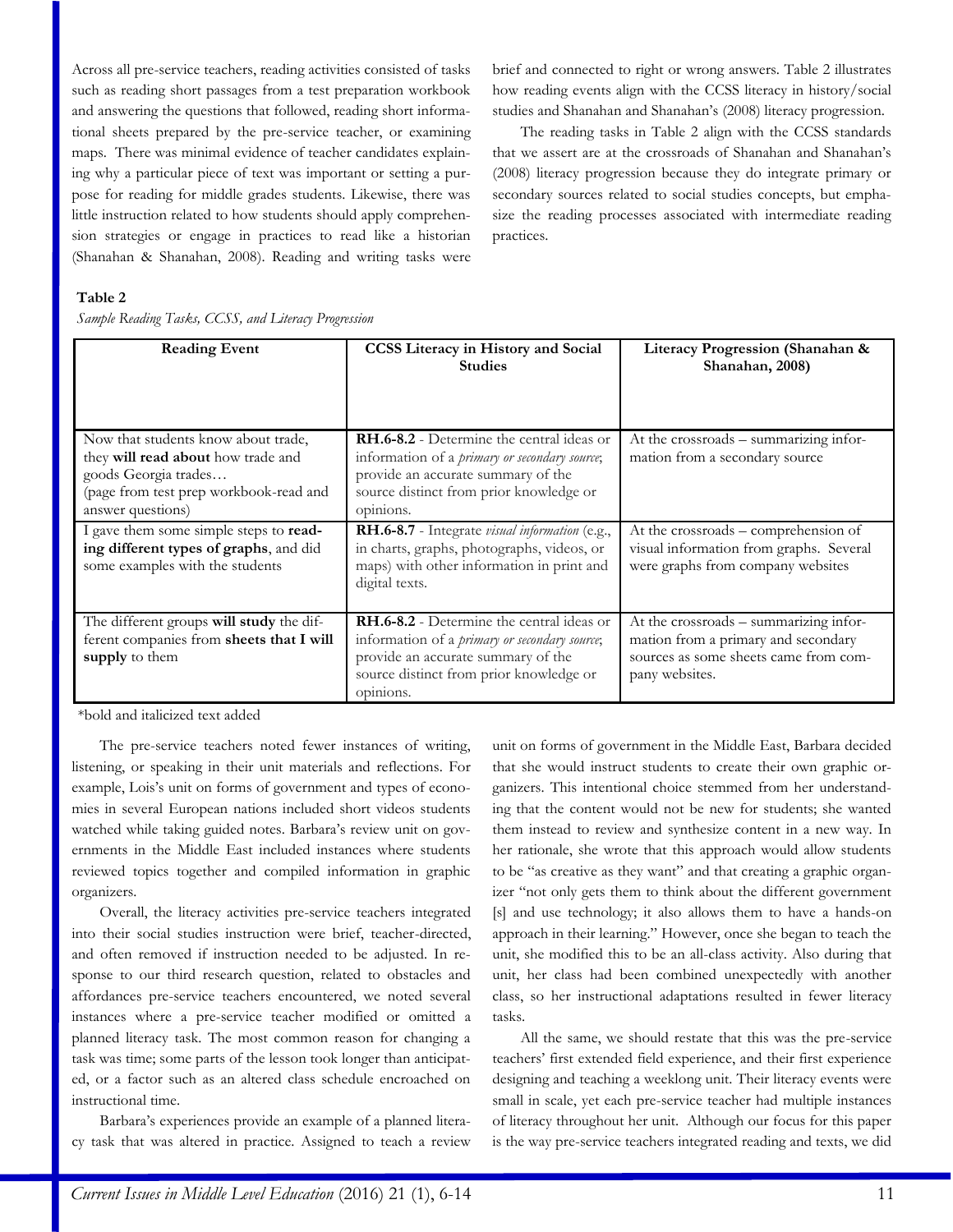note a range of literacy events when we coded them along the lines of reading, writing, speaking, and listening.

#### **Facilitated Decision-Making**

When university supervisors encouraged pre-service teachers to integrate more complex literacy tasks and supported them while they planned those tasks, they were willing to try a new structure or strategy. Furthermore, their reflections on these teaching experiences exemplified a more thoughtful understanding of the relationship between teaching, literacy and learning. While it is not surprising that pre-service teachers benefitted from supervisors' ideas, it is encouraging that these suggestions seemed to become realized in more complex instructional tasks for middle school students and greater efficacy for the pre-service teacher in terms of pedagogical knowledge and pedagogical content knowledge.

These literacy events are noteworthy for three reasons. First, the pre-service teachers included instruction on literacy processes. They also involved middle school students in constructing their own understandings of content concepts. Last, these literacy events were a direct result of supervisors making connections between strategies modeled in university courses and the preservice teacher's instructional goals.

Although the first two reasons are important, they are a direct result of the third—instructional suggestions by the university supervisor. To illustrate this point, we describe two examples. Lois, in her government and economy unit, commented to her supervisor that there was some difficult terminology. She and her supervisor discussed ways to make the vocabulary (e.g., *autocracy*, *democracy*) more accessible to students. The supervisor suggested that Lois show the students some root words that might help them organize these upper tier (Beck, McKeown, & Kucan, 2013) words. Lois taught the students, for example, that "crac/crat" means "rule or power" so that students could see a relationship between *autocracy* and *democracy*. This discrete framework took only a few minutes of instructional time but gave Lois and the students more knowledge of this terminology.

A second, more extended, example comes from Joy's processes related to a lesson in which she implemented a Jigsaw reading and discussion activity. Several weeks prior to teaching their units, pre-service teachers submit their lesson plans to their university supervisor. Supervisors then meet with individual teacher candidates to suggest revisions and adaptations. During one of these meetings, Joy expressed concern about the lack of variety in her instructional approaches and her struggle to differentiate learning for her heterogeneous group of students during her unit on economics. Joy's supervisor suggested that she incorporate a Jigsaw and discussed structures and strategies for doing so. Although Joy had been exposed to and participated in a Jigsaw structure in her language arts and social studies methods courses on campus, she did not make the connection about how it could be utilized in her current teaching context. Through conversation with her supervisor, she was able to apply the theoretical and practical benefits of the Jigsaw structure to her current teaching placement. She planned a Jigsaw reading activity during which different groups read different texts about state-level economics. Joy selected these texts for their content and varying levels of complexity. The following excerpt from Joy's lesson reflection demonstrates her understanding of the theoretical and practical aspects of this structure. Phrases in bold text indicate the literacy practice and phrases in italics indicate Joy's rationale for those practices and her future decisions.

In first period, all students were engaged and working well together reading and answering the questions.**By giving the students different readings***, they could learn different facts about the companies and then discuss the differences they found in their readings.*

For differentiation today I provided students with **different readings**. I **gave the stronger readers or the high level students more in depth articles**. I gave the readings with **bullets and pictures to the lower level readers** *to help them not be over whelmed and shut down*.

Joy's reflection indicates her understanding of benefits of the Jigsaw on two levels: comprehension of content concepts and the ability to differentiate literacy tasks. One of the learning objectives was to have students develop understanding of the major businesses in the state and their impact on the local economy. By having students become experts on one business and have exposure to several, Joy accomplished her learning objective. She did this in a way where "all students were engaged and working well together" in part because her differentiated readings "help[ed] them not be overwhelmed and shut down". Not only did Joy integrate literacy into unit on economics, her reflection indicates some understanding of why this was effective.

Additionally, when Joy's jigsaw activity is examined in terms of the CCSS and the literacy progression, it aligns with Standard 9: "Analyze the relationship between a primary and secondary source on the same topic" (NGA & CCSSO, 2010). Joy included primary source documents about the various companies taken directly from each of their websites, and she also found secondary source documents in order to create the text set for each group of readers about the individual companies. Individual students read their texts and answered several questions independently. Then the group of students discussed the questions in terms of the different perspectives each text provided about the company.

## **Discussion**

From the findings, we identified two key issues. The first is the potential benefit of structuring conversations between preservice teachers and university supervisors when instructional units are being revised; this structure would support facilitated decision making as described above. Gebhard (1984) offered models for supervision that progress from more direction by the supervisor to more autonomy for the pre-service teacher; the models of Glickman and colleagues follow a similar progression.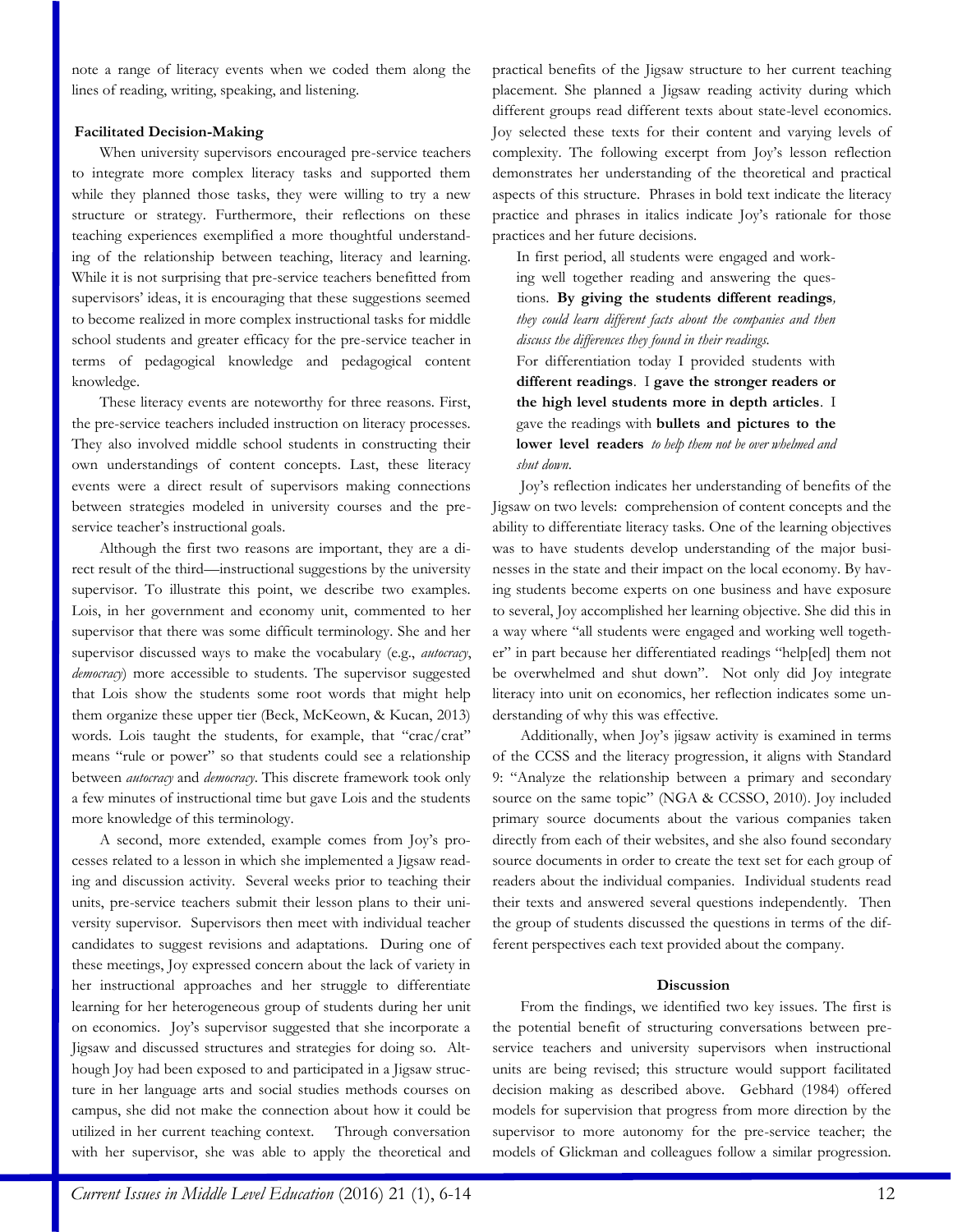Due to the fact that our pre-service teachers were in their first field experience with extended responsibilities, examination of our field notes indicated our tendency towards a directive approach (Gebhard, 1984); yet, as Joy's example suggested, a collaborative approach (Gebhard, 1984; Glickman et al., 2014) was more beneficial. Joy approached her university supervisor with a concern, and then they worked together to develop an instructional sequence based on a strategy suggested by her university supervisor. This structure prompted Joy to think more deeply about resources to use with students and the rationale behind her instructional choices. Perhaps, by engaging in collaborative conversations instead of directly providing strategies, we can promote reflective practice and develop pre-service teachers' capacity to make independent instructional decisions as they progress through this early field experience. The challenge with this approach, however, is structuring conversations that foster collaboration instead of simply providing direction. The supervisory continuum for a collaborative model (Glickman et al., 2014) provides guidance for us to move toward a more collaborative approach.

The second issue is the importance of early field experiences. During this semester, pre-service teachers focus specifically on language arts and social studies in their methods courses and in the related field experience. This deliberate alignment of methods courses with the associated practicum is structured to support the pre-service teachers' developing content knowledge, pedagogical knowledge, and pedagogical content knowledge (Shulman, 1987) in the context of middle school curriculum that is challenging, exploratory, integrative, and relevant (NMSA, 2010). While a stage theory model (Watzke, 2003) indicated that pre-service teachers in an early field experience are concerned primarily with topics related to classroom management and whether students like them, our program scaffolds pre-service teachers to focus also on instructional tasks and impact on student learning, associated with stages two and three. To support pre-service teachers to focus also on tasks and impact on learning, the supervisor is critical in helping the pre-service teacher connect theory and practice. A collaborative model of supervision allows the supervisor and pre-service teacher to make explicit, ongoing connections between coursework and field experiences so that the pre-service teacher can apply specific approaches in middle grades classrooms, and then adapt and reflect on instruction through an ongoing process. Such a process supported the development of each pre-service teacher's pedagogical content knowledge (Shulman, 1987) in this study as each selected specific literacy tasks, taught them, and then reflected on their teaching. Through a collaborative approach, we as supervisors can be more strategic and deliberate in the ways that we provide ideas, considerations, resources, and supports for our pre-service teachers.

The value of this study relates to its context in an early field experience. At this time, pre-service teachers are just beginning to plan and implement instruction. Although they learn about disciplinary literacy in their concurrent methods courses, they benefit at this stage from detailed, ongoing collaboration with the university supervisor. The supervisor, knowledgeable about both disciplinary literacy in social studies and each pre-service teacher's specific teaching context, is able to provide supports, suggestions, and alternatives for each pre-service teacher. In further research, we plan to extend this study to focus more directly on our role as supervisors with pre-service teachers implementing literacy in early field experiences.

#### **References**

- Association for Middle Level Education (2012). *Middle level teacher preparation standards with rubrics and supporting explanations.* Retrieved from: [http://www.amle.org/AboutAMLE/](http://www.amle.org/AboutAMLE/ProfessionalPreparation/AMLEStandards.aspx) [ProfessionalPreparation/AMLEStandards.aspx](http://www.amle.org/AboutAMLE/ProfessionalPreparation/AMLEStandards.aspx)
- Beane, J.A. (1997). *Curriculum integration: Designing the core of democratic education*. New York, NY: Teachers College Press.
- Beck, I.L., McKeown, M.G., & Kucan, L. (2013). *Bringing words to life: Robust vocabulary instruction* (2nd ed.). New York, NY: Guilford.
- Beck, I.L., McKeown, M.G., Sandora, C., Kucan, L., & Worthy, J. (1996). Questioning the author: A yearlong classroom implementation to engage students with text. *The Elementary School Journal, 96*(4), 385-414.
- Briggs, F. (1984). The organisation of practicum; the responsibilities of the teacher and the college supervisor: A pilot study. *Australian Journal of Teaching Practice, 4*(2), 15-26.
- Cooper, S.S., & Nesmith, S. (2013). Exploring the role of field experience context in preservice teachers' development as mathematics educators. *Action in Teacher Education, 35*(3), 165- 185.
- Council for the Accreditation of Educator Preparation. (2013). *The CAEP Standards*. Washington, DC: Author.
- Fuller, F. (1969). Concerns of teachers: A developmental conceptualization. *American Educational Research Journal, 6,* 207-226.
- Cross, S.B., & Bayazit, N.T. (2014). Helping pre-service mathematics teachers connect theory and practice: Using reading, writing and observation protocols to structure field experience. *Teacher Education Quarterly, 41*(2), 51-71.
- Gebhard, J.G. (1984). Models of supervision: Choices. *TESOL Quarterly, 18*(3), 501-514.
- Glickman, C.D., Gordon, S.R., & Ross-Gordon, J.M. (2014). *Supervision and instructional leadership: A developmental approach* (9th ed.). Boston, MA: Pearson.
- Harp, M.W. (1974). Early field experiences—a maturing force. *The Elementary School Journal, 74*(6), 369-374.
- Howell, P.B., Faulkner, S.A., Cook, C.M., Miller, N.C., & Thompson, N.L. (2016). Specialized preparation for middle level teachers: A national review of teacher preparation programs. *RMLE Online, 39*(1), 1-12.
- Jenkins, J. (2014). Pre-service teachers' observations of experienced teachers. *Physical Educator, 71*(2), 303-319.
- Kagan, D. (1992). Professional growth among preservice and beginning teachers. *Review of Educational Research, 62*(2), 129-169.
- Karp, S. (2014). The problems with Common Core. *Rethinking Schools, 28*(2).
- Lincoln, Y., & Guba, E. (1985). *Naturalistic inquiry.* Beverly Hills, CA: Sage.
- Lowe, B. (1988). Research on the Practicum in Teacher Education. *Journal of Teaching Practice*, *8*(1), 15-18.
- Martin, D. & Wineburg, S. (2009) Tampering with history: Adapting primary sources for struggling readers. *Social Education*, *73*(5), 212–216.